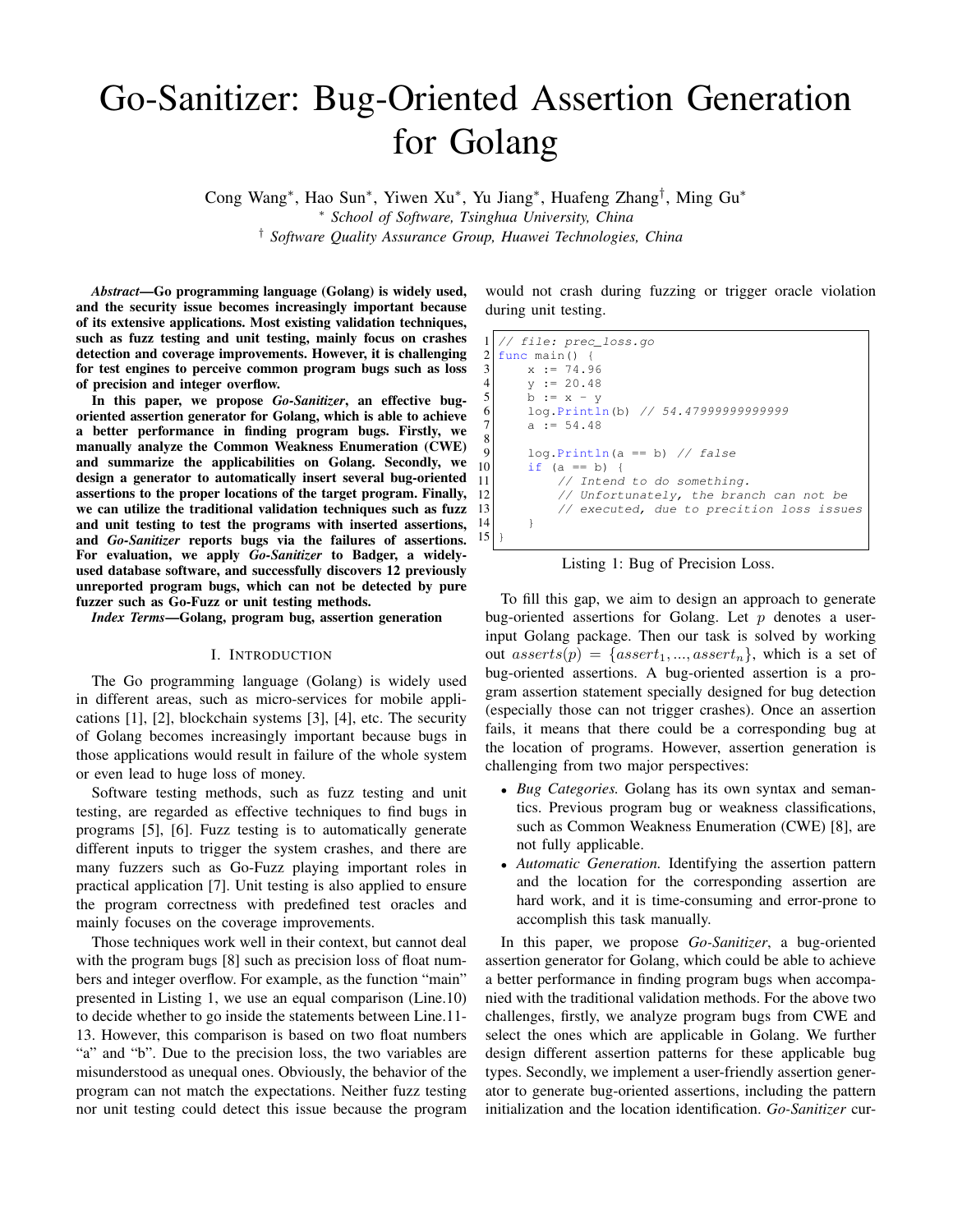rently supports 9 types of program bugs. Finally, we utilize traditional validation techniques such as fuzz and unit testing techniques to validate the programs with assertions.

For evaluation, we apply *Go-Sanitizer* on Badger[9], a database software widely-used in industrial applications, such as PlayNet, Coyote, etc. *Go-Sanitizer* successfully discovers 12 unreported bugs in Badger's code base, which can hardly be discovered by pure fuzz or unit testing methods. All these bugs have been confirmed as real problems with manual validation. The main contributions of this paper are:

- We propose a bug-oriented assertion generator for Golang, named *Go-Sanitizer*<sup>1</sup>, which are helpful to detect program bugs.
- We present a series of Golang bug categories and the corresponding test oracle related assertion patterns.
- We apply *Go-Sanitizer* to real-world application, and discover many previous unknown bugs <sup>2</sup>.

The rest of this paper is organized as follows. Section.II presents the related work. Section.III elaborates on our approach of assertion generation, including the bug category and pattern definition, assertion initialization and insertion. Section.IV presents the experimental results. Section.V makes a conclusion of our work.

### II. RELATED WORK

*Software Testing:* In practice, software testing such as fuzz testing and unit testing has been widely used for security and quality assurance. Fuzz testing has been regarded as an effective technique to detect vulnerabilities of programs. American Fuzzy Lop (AFL) [10], considered as a leading fuzzing tool, has found a number of vulnerabilities in programs based on its coverage-guided method. To further improve the performance, researchers have proposed several optimizations based on symbolic execution and taint analysis [11], [12]. As for Golang fuzzers, Go-Fuzz [7] is a representative tool, and is effective in finding bugs, especially in a number of Golang's official packages. Unit testing is another common method to check the correctness of programs. For example, Golang has its unique grammar rules for unit testing programs.

*Assertion Generation:* For assertion generation, Wang et al. propose assertion recommendation for C programming language [13], [14]. They detect program weaknesses via well-defined assertions. Yamaguchi et al. propose an effective approach to discover missing checks in source code [15]. They statically scan source code to accurately identify real missing checks which are security-critical.

*Main Differences: Go-Sanitizer* mainly focuses on program bug categories which do not trigger execution crashes. To the best of our knowledge, *Go-Sanitizer* is the first bugoriented assertion generator for Golang, and can be applied to improve the performance of traditional software testing such as fuzz testing and unit testing.

# III. GO-SANITIZER DESIGN

## *A. Overall Framework*

Fig. 1 shows the overall framework of *Go-Sanitizer*. It takes the Golang source code as input. Firstly, in "Assertion Recommendation" phase, we do syntax check and static scan on the code. Then we utilize bug-oriented assertion patterns to identify the abstract syntax tree (AST) of the code. These assertion patterns are designed based on characteristics of program bugs. The bugs do not trigger code crashes but are able to be detected by specific assertions (like "precision loss" described above). Then our assertion generator works out a list of assertions, containing information of inserted positions, assertion expressions and bug categories. Secondly, in "Candidate Pick" phase, users can read assertions in detail (file, location, assertion expression, and reason). They can make decisions on which assertions to reserve before inerting them into programs. Finally, in "Validation Integration" phase, we firstly execute unit testing. Then we integrate Go-Fuzz, a state-of-the-art fuzz testing tool for Golang. We record the situation when an inserted assertion fails. Depending on testing results, *Go-Sanitizer* infers a bug report.

```
1 // file: regexp_without_anchors.go
2 func getPathFromInput() string {<br>3 // suppose we input \overline{''}../../e
\frac{3}{4} // suppose we input "../../etc/passwd"
        4 return "../../etc/passwd"
5 }
6
7 func main() {
8 pat := ''/[A-Za-z0-9]+/"\begin{bmatrix} 9 \\ 10 \end{bmatrix} u, = i= user. Current ()<br>\begin{bmatrix} 1 \end{bmatrix} home := u HomeDir // h
10 home := u.HomeDir // home="/home/root"<br>11 p := qetPathFromInput()
        11 p := getPathFromInput()
12 if flag, = := regexp. MatchString(pat, p);
              \leftrightarrow flag == true {
13 // attackers can bypass the check to read
                   \leftrightarrow security messages
14 filePath := path.Join(home, p)
15 if b, err := ioutil.ReadFile(filePath);
                   \leftrightarrow err == nil {
16 fmt.Println(string(b))
17 }
18 }
19 }
```
Listing 2: A bug of regular expression without anchors.

Let us take the example in Listing. 2 to illustrate the whole procedure. The code snippet may suffer from a security problem because of regular expression without anchors. In detail, the check of regular expression (Line.12) on userprovided strings is not strict enough. When attackers feed "../../etc/passwd" as input (Line.4), the function actually exposes security-critical data. The program bug, in this case, corresponds to "Regular Expression without Anchors" (CWE-777). *Go-Sanitizer* can find the situation and advise users to insert an assertion to check that the spliced file path (Line.14) is not outside expectations. Then we use Go-Fuzz to test the "main" function, and successfully trigger an assertion failure. As a result, the security-critical bug in this code snippet will appear in *Go-Sanitizer*'s report.

<sup>1</sup>We have made the tool open source. The source code of *Go-Sanitizer* can be accessed by https://github.com/wangcong15/Go-Sanitizer

 $2$ We also share the project inserted with assertions, which can be accessed by http://congwang92.cn/badger-with-asserts.zip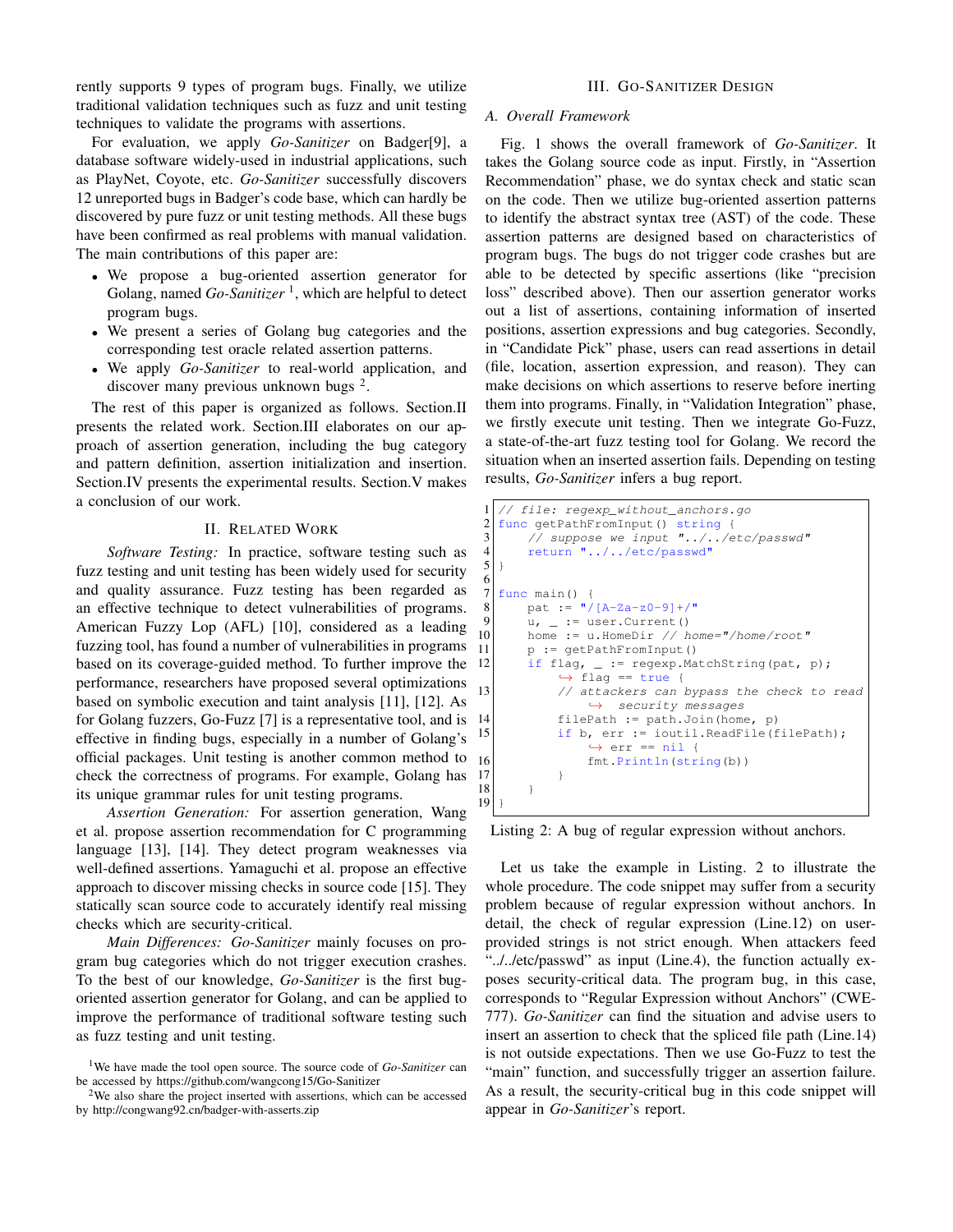

Fig. 1: Overall Framework, including assertion recommend, candidate pick and validation integration.

| ID   | Weakness Name                                                  | Category                     | <b>Assertion Template</b>                        |
|------|----------------------------------------------------------------|------------------------------|--------------------------------------------------|
| 128  | Wrap-around Error                                              | <b>Incorrect Calculation</b> | $\text{AssertValEq}(A, B)$                       |
| 190  | Integer Overflow                                               | Incorrect Calculation        | AssertOverflow $(A, B, A+B)$                     |
| 191  | Integer Underflow                                              | Incorrect Calculation        | AssertUnderflow $(A, B, A-B)$                    |
| 785  | Use of Path Manipulation Function without Maximum-sized Buffer | Incorrect Access             | $\text{assertGet}(\text{len}(A), \text{len}(B))$ |
| 466  | Return of Pointer Value outside Expected Range                 | Incorrect Access             | $\text{assertNNil}(A)$                           |
| 824  | Access of Uninitialized Pointer                                | Incorrect Access             | $\text{assertNNil}(A)$                           |
| 478  | Missing Default Case in Switch Statement                       | Incorrect Comparison         | AssertIn(A, $[B, C, ]$ )                         |
| 1077 | Floating Point Comparison Incorrect Operator                   | Incorrect Comparison         | $\text{assertPrecision}(A, B)$                   |
| 777  | Regular Expression without Anchors                             | Incorrect Comparison         | AssertStrNotIn(A, Blacklist)                     |

Fig. 2: CWEs' Applicability in Golang.

#### *B. Bug-oriented Assertion Generation*

Golang has its particular restricts and rules in underlying design. Previous program bug classifications, such as Common Weakness Enumeration (CWE) [8], are not fully applicable to Golang. Thus, we analyze the program bugs and design the corresponding assertion patterns.

As shown in Fig. 2, we choose 9 bug types. To better illustrate the applicabilities of these bugs in Golang, we have built a test-suite to facilitate understanding, which can be accessed online <sup>3</sup> .

Moreover, we design patterns to generate assertions. For example, "Regular Expression without Anchors" mentioned above, is CWE-777 bug. Notes that Column "Assertion Template" is the template to format the expressions of assertions. An assertion calls a checking function to validate the conditions. For example, the assertion of CWE-824 is to ensure that the pointer "A" is not nil (Golang uses "nil" instead of "null"). Besides, Golang does not have the grammar of assert statements, thus we also design an assertion library  $4$  to check all these assertions.

# *C. Bug-oriented Assertion Insertion*

*Go-Sanitizer* applies a constraint-based approach to match bug types with source code and identify where to insert the assertions. It is worth mentioning that a constraint is a condition for equality matching on an abstract syntax tree. The definitions of our constraints for each bug type are:

- *scope=ast.type*: scope under sub-trees of a specific type.
- *save node.name if node.type=ast.type*: to find a node of a specific type, and record the variable name.
- *node1.name=node2.name*: validate equality of names.
- ..., etc.

Besides, we design a structure of assertions for each bug type. The structure includes file, location, expression, and reason. After preparing these, we present our insertion algorithm in Algo. 1. The algorithm takes a Golang package and the constraints of bugs as input. The algorithm checks the constraints of each bug type (Line.5-10). For those match all the constraints, we record the information (Line.11-12) and append it into the list of assertion candidates (Line.13). Finally, this algorithm works out a list of assertion candidates.

#### *D. Valiadation Integration*

After we work out bug-oriented assertions, users can read assertions in detail. To validate these assertions, we integrate traditional testing methods. Go-Fuzz [7] is a state-of-the-art fuzz testing tool for Golang. It tests Golang projects dynamically guided by coverage. We modify Go-Fuzz to record the situation when our inserted assertion fails. Meanwhile, we also execute the unit testing scripts to validate these inserted assertions as well. Depending on testing results, *Go-Sanitizer* infers a bug report.

<sup>3</sup>https://github.com/wangcong15/cwe-testsuite-golang

<sup>4</sup>https://github.com/wangcong15/goassert.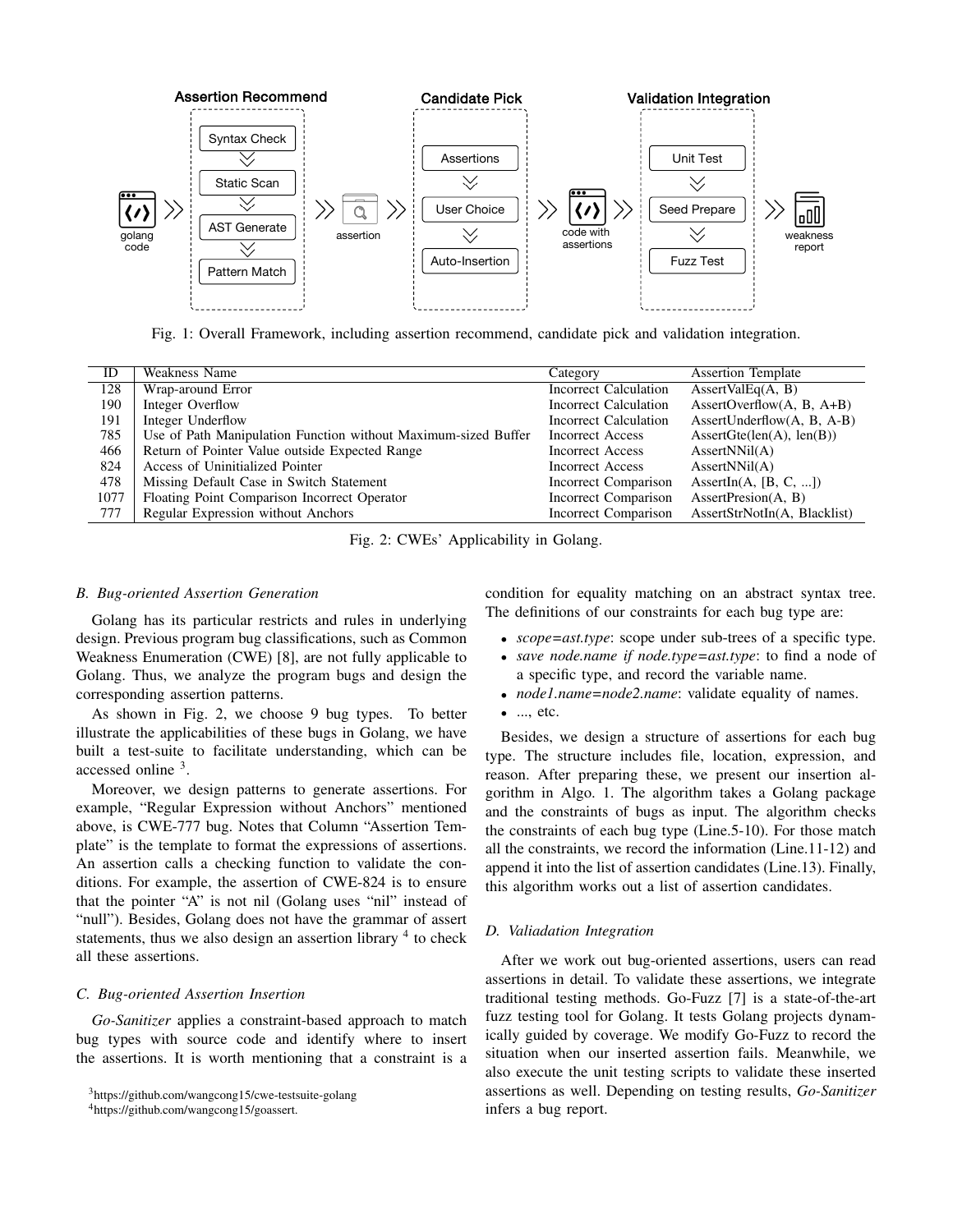## Algorithm 1 Assertion Generation

Input: A golang package, p Constraints and assertion templates of weakness,  $list_w$ Output: List of assertion,  $list_{assert}$ 1:  $list_{assert} \leftarrow$  a empty list 2:  $list_{src} \Leftarrow$  GetSourceFiles(p) 3: for each  $file \in list_{src}$  do 4:  $root \Leftarrow root node of file's AST$ 5: for each  $w \in list_w$  do 6: **for** each  $c \in w$ .constraints **do** 7: **if** MatchFails( $root$ , c) **then** 8: Break, Goto STEP 5 9: end if 10: end for 11:  $loc, expr \leftarrow \text{GetInfo}(w)$ 12:  $assert \Leftarrow \{file, loc, expr, w. reason\}$ 13:  $list_{assert} \leftarrow list_{assert} \cup assert$ 14: end for 15: end for 16: return  $list_{assert}$ 

# IV. EVALUATION

During the experiment, we answer the following questions.

*Q1: Is the approach effective in finding bugs:* We should validate that our approach can discover real problems, especially those problems missed by traditional testing methods.

*Q2: How is the accuracy of these assertions:* A good approach is not only effective, but also accurate. Thus, we need to evaluate the false positive rate of bug detection.

*Q3: How much burden do assertions bring in:* Although assertions are simple code statements, they still bring burden (extra checks). Thus, we need to evaluate its burden.

#### *A. Experiment Setup*

*Platform:* All experiments are conducted on a Macbook Pro (Intel Core i5 2.7 GHz, 8 GB 1867 MHz DDR3), and the Golang version is 1.12.4 darwin/amd64.

| ID    | Package | Path               | KloC   | File |
|-------|---------|--------------------|--------|------|
|       | badger  |                    | 12.019 | 39   |
| 2     |         | V                  | 1.008  | 13   |
| 3     | pb      | pb                 | 2.024  |      |
| 4     | skl     | skl                | 0.865  | 3    |
| 5     | trie    | trie               | 0.108  | 2    |
| 6     | table   | table              | 1.536  | 5    |
|       | options | options            | 0.007  |      |
| 8     | main    | badger             | 0.022  |      |
| 9     | cmd     | badger/cmd         | 1.419  | g    |
| 10    | main    | integration/testgc | 0.195  |      |
| Total |         |                    | 19.203 | 75   |

TABLE I: Information of Badger's Source Code

*Data Sets:* We choose Badger [9] to conduct experiments. Badger is an efficient and persistent key-value store. As a fast database software, Badger is widely used in industrial applications. Table. I shows the information of Badger's source code (commit ID: c32e701). Column "KloC" means a thousand lines of code. Golang projects are organized by "packages", so Column "Package" means the name of code package. For example, the first package "badger" is located in the root path of the project, which contains 12,019 lines of code (Blank lines and comments are not included). Then, we do experiments on these code packages to discover program bugs, and solve the three industrial questions above.

*Data Collection:* For Q1, we utilize *Go-Sanitizer* to generate assertions and test the code with Go-Fuzz and unit testing scripts. Then we collect crash logs, which are triggered by our bug-oriented assertions. For Q2, we manually check the syntax correctness and review the code to validate whether a crash is a false positive. Notes that a false positive means a situation when crashes do not occur on a bug. For Q3, we repeat running Badger's unit testing code to compare the time consumption. Finally, we can use the excess time to evaluate the burden brought by our assertions.

### *B. Experiment Results*

*Q1: Is the approach effective in finding bugs:* Firstly, we present the data of assertions. We use *Go-Sanitizer* to insert assertions into the source code of Badger. As shown in Fig. 3, we generate 48 assert statements in total. For example, we insert 24 assertions in the package with ID 1, which is package "badger" in the root path. Among these packages, P5, P7, and P8 are free of assertions. Code amounts are small in these packages, and *Go-Sanitizer* does not match any patterns to insert bug-oriented assertions.



Fig. 3: Asserts: 48 assertions are inserted in total.

In addition, Fig. 4 shows the number of assertions for each bug type. C190 (Integer Overflow or Wraparound) has the maximum number of assert statements, which means, we have instrumented assertions into 11 spots to check integer overflow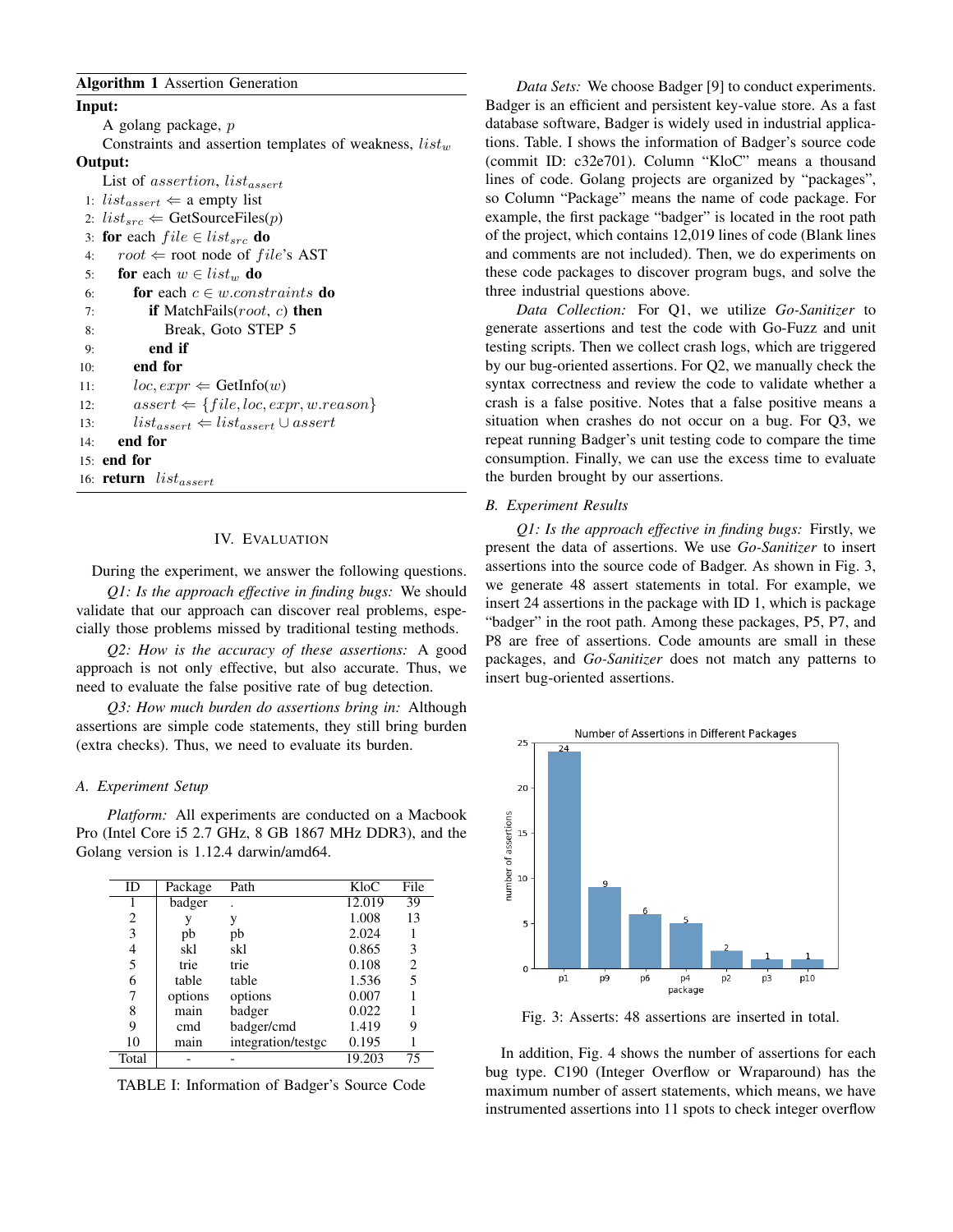| ID | <b>PID</b> | <b>CWE</b> | File               | Line | Assertion                                                  | #Fuzz    | #Unit    | #Go-Sanitizer |
|----|------------|------------|--------------------|------|------------------------------------------------------------|----------|----------|---------------|
|    |            |            |                    |      |                                                            |          |          |               |
|    |            | 191        | badger/cmd/bank.go | 228  | AssertUnderflow(highTs, lowTs, highTs-lowTs)               | $\times$ | X        |               |
|    |            | 190        | badger/cmd/bank.go | 243  | AssertOverflow(lowTs, highTs, lowTs+highTs)                | $\times$ | X        |               |
|    | h          | 478        | table/iterator.go  | 78   | AssertIntIn(whence, []int{origin, current})                | $\times$ | $\times$ |               |
|    | n          | 478        | table/iterator.go  | 279  | AssertIntIn(whence, []int{origin, current})                | $\times$ | X        |               |
|    | h          | 190        | table/table.go     | 205  | AssertOverflow(off, sz, off+sz)                            | $\times$ | X        |               |
| h  | n          | 191        | skl/arena.go       | 67   | AssertUnderflow(maxHeight, height, maxHeight               | $\times$ | X        |               |
|    |            |            |                    |      | -height)                                                   |          |          |               |
|    | h.         | 191        | skl/arena.go       | 78   | $\text{assertUnderflow}(n, l, n-l)$                        | $\times$ | X        |               |
| 8  | h.         | 191        | skl/arena.go       | 93   | AssertUnderflow $(n, l, n-l)$                              | $\times$ | X        |               |
| 9  | h          | 191        | skl/arena.go       | 106  | AssertUnderflow $(n, l, n-l)$                              | $\times$ | X        |               |
| 10 |            | 190        | pb.pb.go           | 828  | $\text{assertOverflow}(\text{offset}, 1, \text{offset}+1)$ | $\times$ | X        |               |
| 11 |            | 128        | value.go           | 1125 | AssertValEq(n, headerBufSize)                              | $\times$ | $\times$ |               |
| 12 |            | 785        | <i>iterator.go</i> | 186  | AssertGte(len(key), len(badgerMove))                       | $\times$ | X        |               |
| *  |            | 128        | skl/skl.go         | 124  | AssertValEq(valOffset, value)                              | $\times$ | $\times$ |               |

TABLE II: Report: Information of Detected Weaknesses.

issues in this experiment. CWE-824 (Access of Uninitialized Pointer) bug is not detected because there is not a suspicious code snippet matching the pattern.



Fig. 4: Assertion Numbers of Bugs.

Table. II shows the information on detected bugs. Column "PID" corresponds to the package ID in Table. I. Column "Line" is the location of assertion in source files. Column "Assertion" presents the assertion expressions which are inserted into programs. For example, the first bug locates in Line.228 of file "badger/cmd/bank.go", which is an integer underflow issue, because the calculation "highTs-lowTs" does not detect the underflow problem. The last three columns show whether the case can be detected by fuzz testing, unit testing or *Go-Sanitizer*. All theses bug cases can hardly be found by pure testing methods, because they do not raise execution crashes.

As shown in the table, *Go-Sanitizer* has successfully discovered 12 previous unknown bugs in Badger. Notes that the last row (marked with an asterisk) is a case of false positive. We will explain it in Q2. Among these bugs, we have 5 underflow issues, 3 overflow issues, 2 missing defaults issues, a wraparound issue, and a missing length check issue. Five types of bugs are discovered, while Badger is free of the other four types. Objectively speaking, Badger's code is very elegant. They have a lot of security checks in programs, in order to avoid some common bugs. In addition to the experiment on Badger, the effect of detecting bugs can be proven on the testsuite [16]. This test-suite is written as simple Golang functions, each of which corresponds to a bug type. *Go-Sanitizer* is capable to generate bug-oriented assertion on the test-suite. From the experiment results above, we can conclude that *Go-Sanitizer* is effective in discovering program bugs, especially those happen without signals of crash.

*Q2: How is the accuracy of these assertions:* We analyze the accuracy of bug-oriented assertion from two aspects: 1) whether to introduce syntax problems after inserting assertions, 2) whether to introduce false positives in testing.

In our experiments, code with assertions can complete compilation normally. Thus, the code is also syntax-correct with assertions. On the other hand, there is only one false positive case. Listing. 3 shows this code snippet. In Line.5, we generate an assertion to check wrap-around issues for "value". Through testing, *Go-Sanitizer* reports it as a bug case. However, it is considered as correct code by human validation, because this code meets programmers' need to finish decoding tasks. Compared with detecting program bugs, it is a more difficult goal to guess programmers' thoughts. Except for this, the other 12 cases are real bugs through manual validation. Thus, *Go-Sanitizer* has a good accuracy rate in assertion generation and insertion.

```
\frac{1}{2} // file: skl/skl.go
  func decodeValue(value uint64) (valOffset uint32,
        \leftrightarrow valSize uint16) {
        valOffset = uint32 (value)
4 valSize = uint16(value >> 32)<br>5 goassert.AssertValEq(valOffse
5 goassert.AssertValEq(valOffset, value)<br>6 return
        6 return
\overline{7}
```
# Listing 3: Case of False Positive

*Q3: How much burden do assertions bring in:* Table. III shows the time consumption of Badger's integral unit testing. Through comparing the source code with assertioninstrumented code, the latter has only 0.36% more time